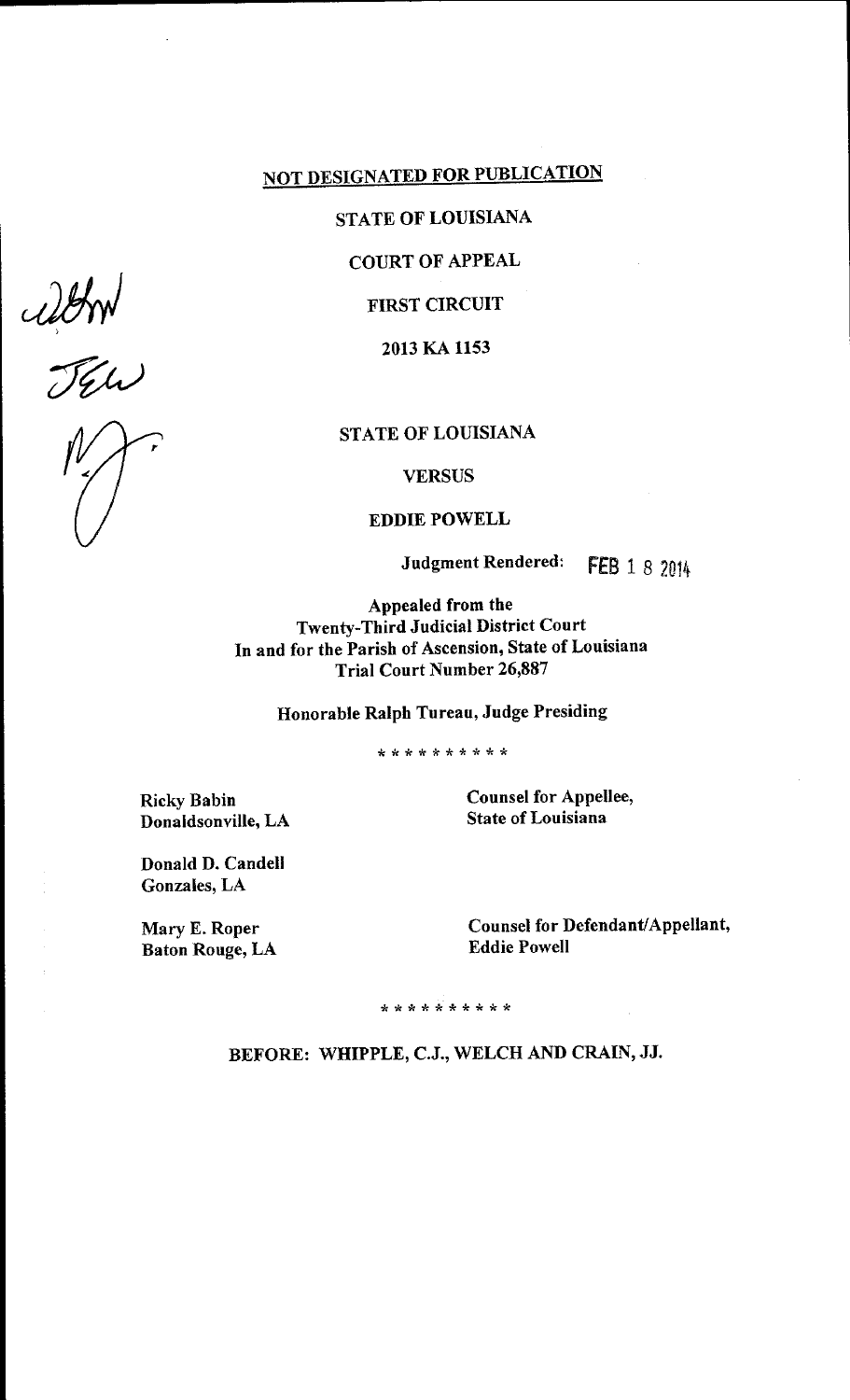#### WHIPPLE, C.J.

Defendant, Eddie Powell, was charged by bill of information with first degree robbery, a violation of LSA-R.S. 14:64.1. He initially pled not guilty, but later withdrew that plea and entered <sup>a</sup> plea of guilty as charged. At <sup>a</sup> later hearing, the trial court sentenced defendant to thirty years at hard labor, without benefit of parole, probation, ar suspension of sentence. Defendant filed <sup>a</sup> pro se motion to reconsider sentence, but the trial court denied that motion. Defendant now appeals alleging that he was denied the right to counsel at his sentencing hearing and that his sentence is excessive. We affirm defendant's conviction. Finding merit in his first assignment of error, we vacate defendant's sentence and remand for resentencing.

#### **FACTS**

Because defendant pled guilty, the facts of his offense were not developed at trial. At his plea hearing, defendant stipulated to the following factual basis for his guilty plea: On or about May 16, 2010, defendant committed first degree robbery against Sherri Sanders, a clerk at the Circle K convenience store located at 1902 North Airline Highway in Gonzales. Defendant led Sanders to believe that he was armed with a gun and forced her to give him money from the store's cash register.

### RIGHT TO COUNSEL AT SENTENCING

In his first assignment of error, defendant argues that his right to counsel was violated at his sentencing because he was represented only by "stand-in" counsel who was unfamiliar with his case. Defendant asserts that the attorney failed to make any argument in mitigation of his sentence to the trial court.

The record reflects that attorney Raymond Gautreau represented defendant from the time of his arraignment on July 12, 2010, to the time of his guilty plea on January 10, 2011. Defendant was sentenced on June 13, 2011. Prior to defendant's sentencing, the following exchange occurred:

2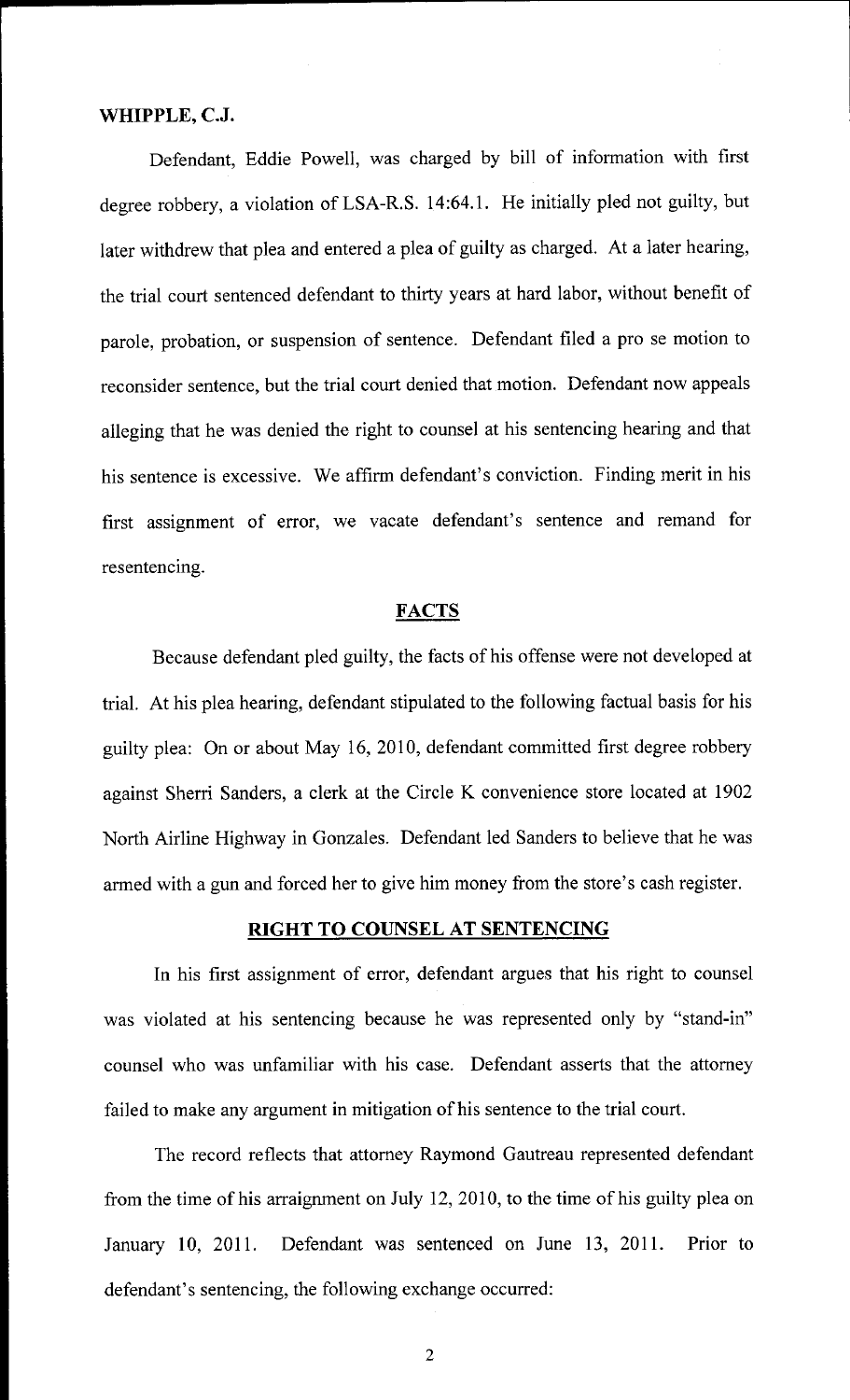THE COURT: Eddie Powell represented by Mr. Raymond Gautreau. Scheduled for sentencing today. He's represented by Mr. Raymond Gautreau. Mr. [Jarrett] Ambeau, do you want to stand in for sentencing?

MR. AMBEAU: I can, your Honor, yes.

THE COURT: Okay. Your attorney, Mr. Powell, is out of state today and it's been scheduled for sentencing, so Mr. Ambeau is going to stand in for your attorney Mr. Raymond Gautreau. Anything you want to say prior to sentencing, sir?

THE DEFENDANT: No.

After this conversation, the trial court detailed its reasons for sentencing and imposed <sup>a</sup> sentence of thirty years at hard labor, without benefit of parole, probation, or suspension of sentence. Mr. Ambeau made no further statements to the trial court after expressing his willingness to stand in for defense counsel at defendant's sentencing. Defendant raised the issue of his counsel's absence in his pro se motion to reconsider sentence.

On review, we are constrained to agree with defendant that Mr. Ambeau' <sup>s</sup> appointment as a " stand-in" attorney violated his right to counsel. An accused has the right to the assistance of counsel at every stage of criminal proceedings, including sentencing, unless this right is intelligently waived. See U.S. Const. amend. VI; La. Const. art. I, § 13; McConnell v. Rhay, 393 U.S. 2, 3-4, 89 S. Ct. 32, 33- 34, 21 L. Ed. 2d 2 ( 1968) ( per curiam); State v. White, 325 So. 2d 584, 585 La. 1976). A sentence imposed in the absence of counsel is invalid and must be set aside. See State v. Austin, 255 La. 108, 114- 15, 229 So. 2d 717, 719 ( 1969).

In the instant case, the trial court's providing of a "stand-in" attorney for defendant's sentencing constructively denied defendant's Sixth Amendment right to counsel. In Tucker v. Dav, 969 F. 2d 155, 159 ( Sth Cir. 1992), the defendant was represented at his resentencing hearing by an appointed counsel who, according to the defendant, stated that he was just "standing in" for the defendant's proceeding. Finding merit in Tucker's argument that he had not been adequately

3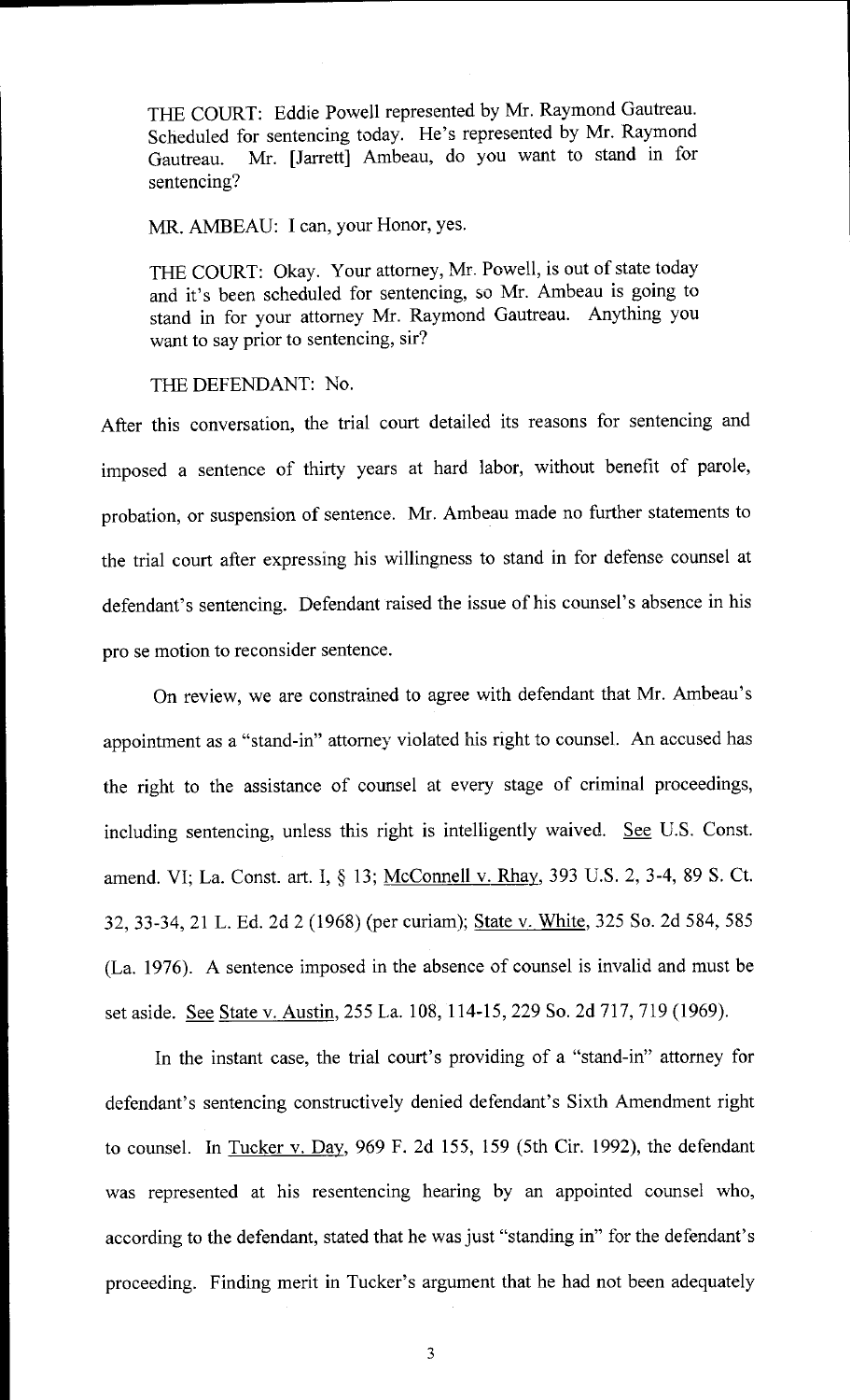represented at resentencing, the court highlighted three important facts. First, Tucker was unaware of the presence of his appointed counsel. Second, the appointed counsel did not confer with Tucker prior to the resentencing. And third, the appointed counsel made no attempt at the resentencing to represent Tucker's interests as he failed to make any comment at the resentencing. On these bases, the Tucker court concluded that the failure of the defendant's counsel to provide any assistance constructively denied the defendant's right to counsel.

As in Tucker, the record shows no indication that Mr. Ambeau conferred at all with defendant prior to his sentencing.<sup>1</sup> Moreover, Mr. Ambeau made no arguments or statements to the trial court and thus made no attempt to advocate on defendant's behalf. While defendant's case differs from Tucker to the extent that the defendant herein was at least aware of Mr. Ambeau's presence, we are unable to say that this factor alone overcomes the conclusion that the use of "stand in" counsel was improper herein and prejudicial to defendant's right to counsel. The facts surrounding the "stand-in" counsel in Tucker do not differ in any significant respect from those in the instant case regarding defendant's "stand-in" attorney.

We recognize that the trial court deferred defendant's sentencing following his guilty plea so that a presentence investigation report ("PSI") could be completed and that the trial judge expressly noted at sentencing that he relied upon the contents of the PSI in determining defendant's sentence. The PSI recommended that defendant receive the maximum sentence of forty years at hard labor, without benefit of parole, probation, or suspension of sentence due to the serious nature of the instant offense and defendant's previous felony convictions. However, the PSI also contained information relating to defendant's family history, including <sup>a</sup> letter from his mother. Although the trial court deviated

<sup>&</sup>lt;sup>I</sup>Further, the record does not show that Mr. Ambeau had any familiarity whatsoever with defendant prior to his agreeing to stand in for the sentencing.